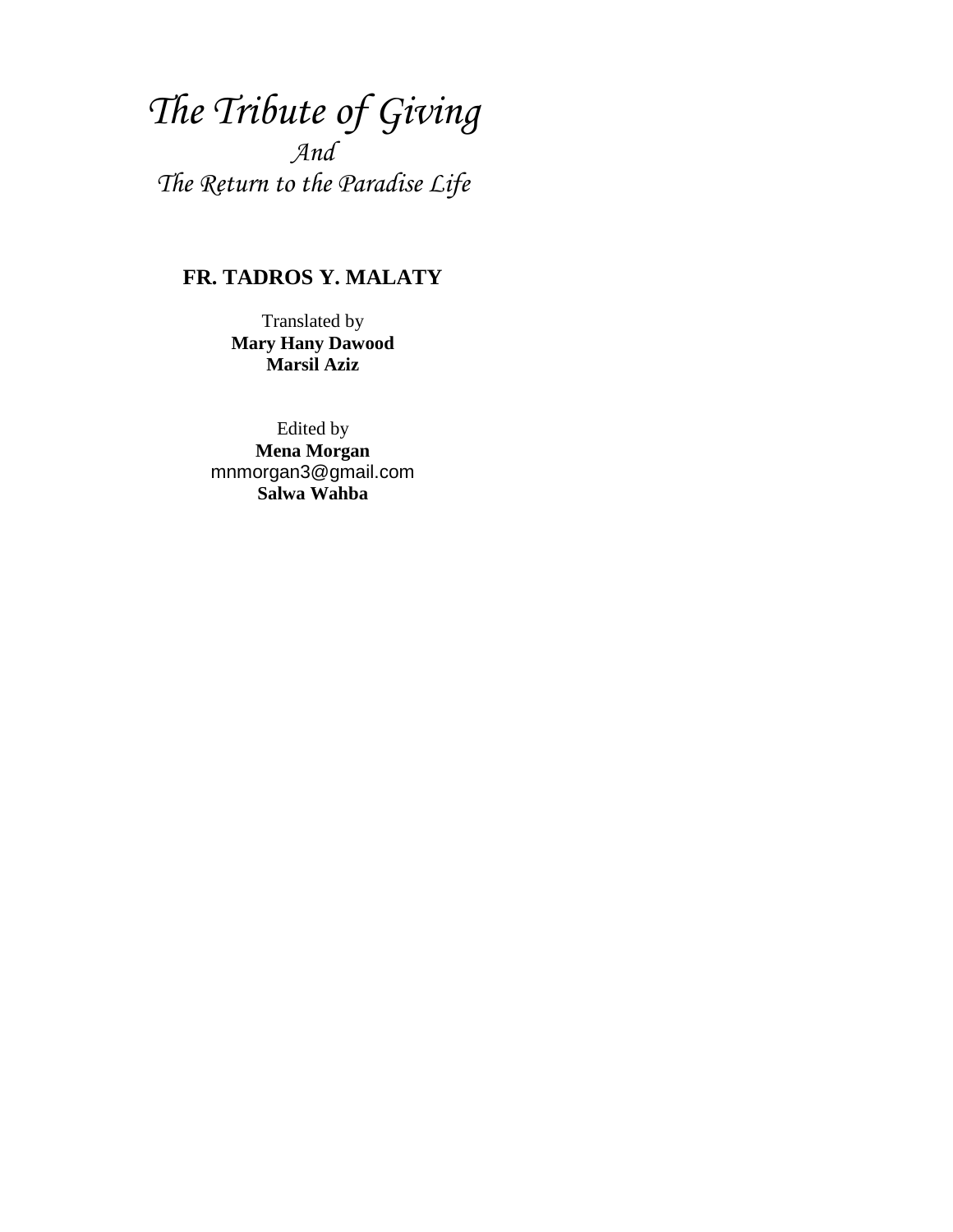# **Introduction**

A virtuous man saw a poor person shivering from cold, so he put off his coat and gave it to him. Days later he noticed that another man is wearing his coat and asked him where he got it from and found out that the poor man has sold it to him, but at night he saw Jesus Christ wearing the coat and asked Him: "Who gave You this coat my Lord?", and Christ answered: "When you gave it to the poor man, I put it on, so don't be troubled that he sold it to someone else, for you gave it to Me personally.

This story, and other similar ones, makes us wonder:

**1. Why does God, who granted us the entire world with all its beauty and potentials, ask us to give?**

**2. Why do we give? And whom do we give to? And how do we give?**

**3. Is the virtue of giving related to our salvation?**

This is the comfort of the Lord: O man, you would not need to say: "Forgive me"; just give comfort to the weary, seek the diseased and give to the poor, for these deeds are truly prayers... every time you give comfort to the Lord, my beloved, it counts as a prayer.

St. Ephrahat The

Persian Wise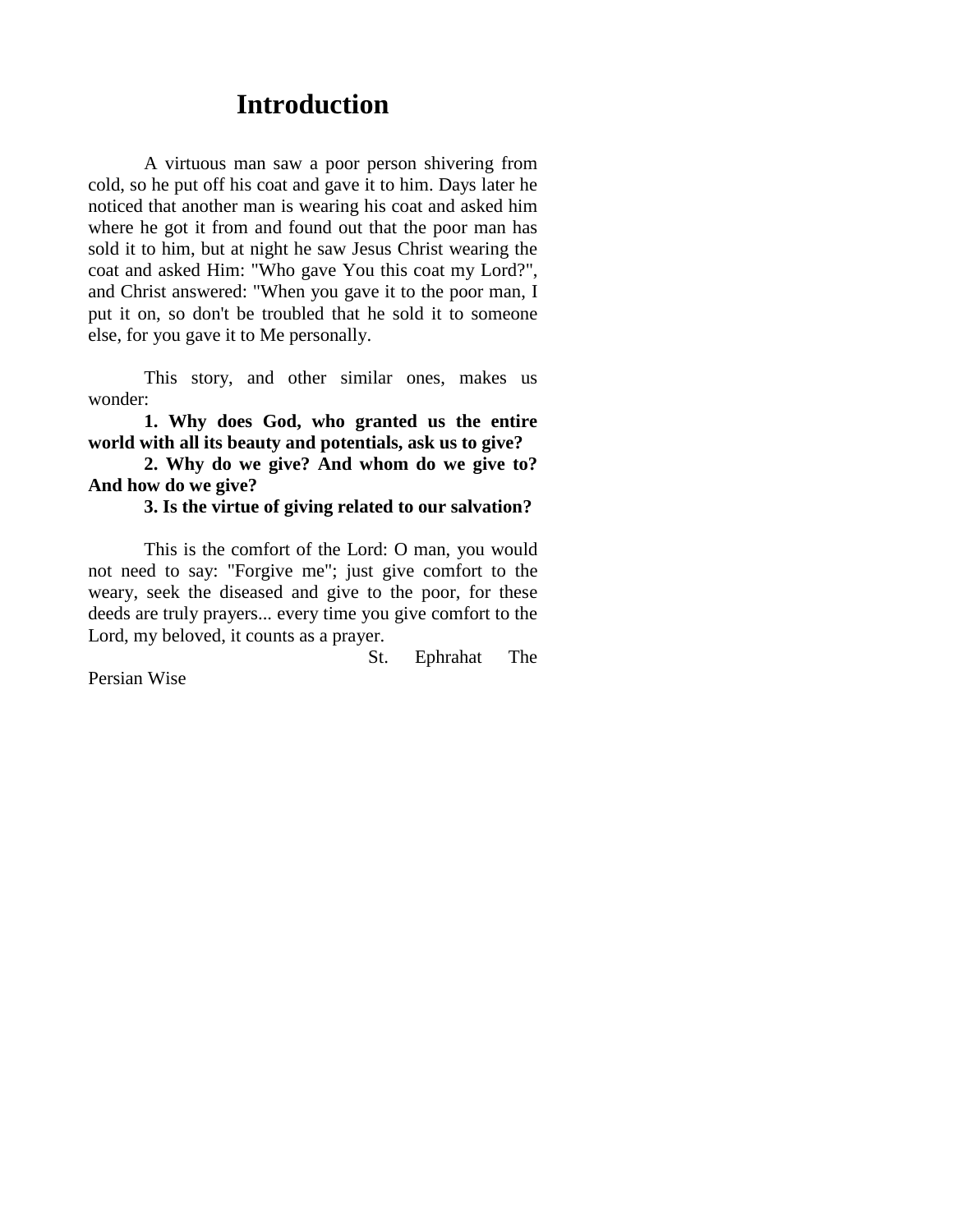## *1. In the Garden of Eden:*

Many times our souls moan inside us: Why were we deprived of the Garden of Eden? Adam lived in Paradise looking upon his Creator, seeing Him as the Maker of all good, the Granter of life to the heavenlies as well as to the earthlies. He gives all the time and does not need any help from any creature. Adam saw that even with all the creatures around him, most of them if not in all, were characterized by "giving": the sun gives its light, the moon gives the night a special grandeur with the rest of the planets, the earth does not plant thistle nor spine, rather what satisfies his needs, and so does the sea, the trees, the animals, and fish,... everybody gives, and inside him dwells a flame of love that is anxious to give, just like its Creator and His serving creation.

God, the Man-Lover, did not leave him alone, but gave something, he took a rip from his side, and this was a unique gift, and made it Eve *"a help meet for him"* [Genesis 2:20], to help him realize his longing towards giving. It was the first gift that man gave to his fellow man, and it made him happy. Happily, Adam accepted her from his flesh and bones and gave her his heart, thoughts, feelings and emotions. She truthfully became his help as she enabled him to actually give in the Garden of Eden. But when sin entered the heart of man and corrupted his nature, he became confused between his desire to take and extort and his internal craving to give.

Giving is actually taking, as it enables man to enjoy the experience of the Garden of Eden with the first man before his fall. More precisely, giving is asked from us by God Himself, as if He needs us, to grant us the chance to be like Him, for He is the Granter of all good. In His talk with the Samaritan woman, Jesus presented Himself to her as if He was in need, saying: *"give me to drink"*; and He stood beside the treasury waiting for the two mites of the poor widow. In all these situations God was in need, not for the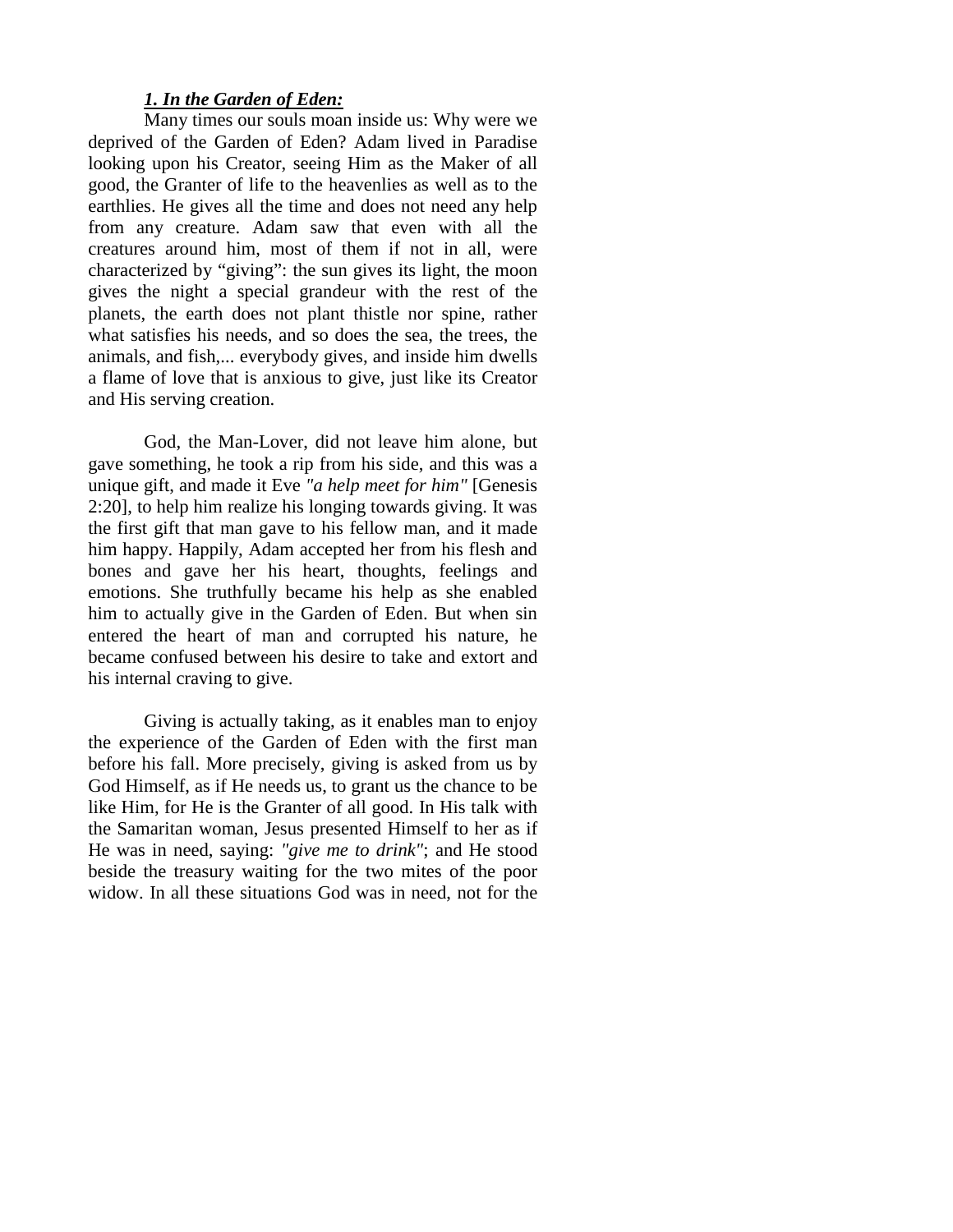gift itself, but for the giving heart of man in order to form His image.

Nothing can make us so close to God and similar to Him as a good deed.

Charity is powerful and has the rule to make its doer similar to God: *"Be merciful, even as your Father which is in heaven is merciful"*.

As much as man is "the least", the more Jesus comes to you through him, because he, who gives a great man, does that proudly, but he who gives the poor does that with purity for Jesus Christ.

St.

John Chrysostom

# *2. Giving is the Building Material for the Temple of God:*

The married brother felt that his little, single, brother is definitely in need for money to prepare himself for marriage and, thus, he used to take from his own harvest and put it in his brother's store room in the middle of the night. At the same time, the younger brother thought that his older brother is in more need of the harvest than he is because he has wife and kids, and, thus, he used to do the same thing. The two brothers noticed that their stocks do not diminish, but rather are filled up with God's blessings. One night, the two brothers met, each of them carrying the harvest from his own store room to his brother's, and asked each other: "Where are you going?" They both cried and hugged each other. In this particular place God chose to build the Temple of Solomon!

God wants to build up your heart as His temple; maybe He will find the love that is filled with giving, so He would sanctify your insides as a temple and reside in it, for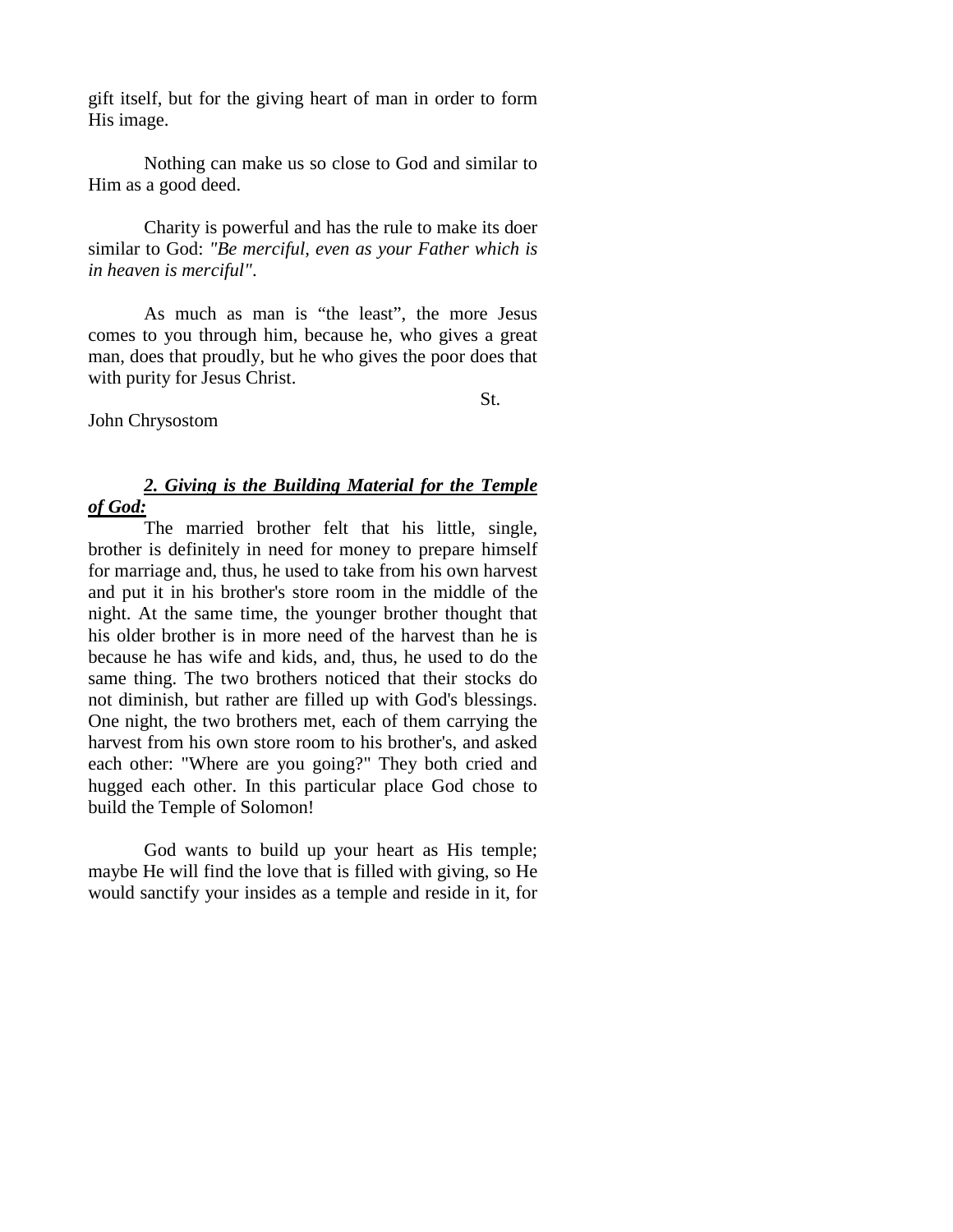He is love! God rejoices to find love in His creations, that is being prepared to become His residence.

Truthfully, God's joy resides in giving.

St. Clement of Alexandria

# *3. Tribute, not Collecting:*

It was said that a little boy loved his dog very much. At lunch time, he used to take a share of the grilled meat and give it to him. His father noticed this and asked him to collect the leftovers of the food and give it to his dog. The boy obeyed his father, but before giving the leftovers to his dog, he hugged and kissed him saying: "I'm sorry, I wanted to give you a tribute, but I had to give you what I collected from the leftovers!"

What concerns God is not how much we give, but the intention of giving. Do we give a tribute to the brethrens of God or do we just gather our leftovers to give them as tributes!

It is the intention that makes a tribute valuable or not.

## St. Ambrose

What counts is not the act of giving itself, rather the delight in giving; and if one does not have enough to give, it's just enough to be kind and tender.

St. Anthony the Great

## *4. Two Children building a Cathedral:*

One of the emperors insisted on building a huge cathedral at his own expense and refused to share the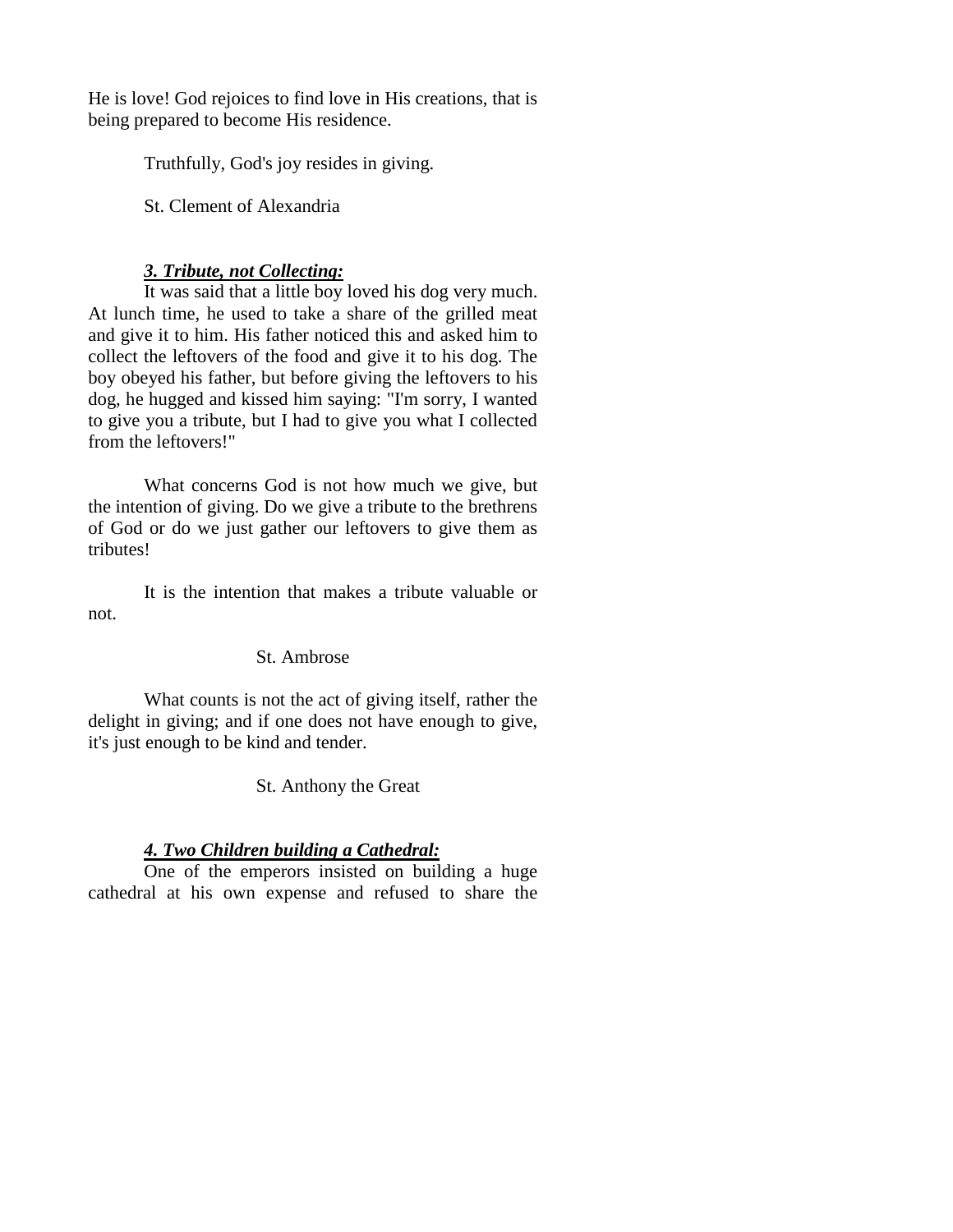expenses with any of the men of state or the people. When the building was finished a piece of marble, engraved with the name of the emperor, was put on it. Surprisingly, in the next morning the name of the emperor was wiped from the marble piece and two other names were engraved. This occurred several times, so the emperor prayed to God asking Him to explain this strange situation to him. Indeed, an angel appeared to him and told him that two children contributed to this building even more than he has. The emperor, then, came to know the two children and that they were very eager to contribute to the construction of the cathedral, but had nothing else to do but to bring water to the camels that came from the mountains carrying the building stones. The two children simply gave all what's in their disposal and God accepted their tribute as if they built the cathedral itself. They were just like the two mites of the poor widow.

The story of these two children was repeated in many countries. In Philadelphia, a man took his little girl to a small church to participate in the Sunday School, but the teachers refused to take her due to the lack of place in the church building. The little girl was very distressed. After two years the little girl died, and her father found a note under her pillow with a few cents. In the note the girl wrote that she was deprived from attending the Sunday school due to the lack of place in the church and thus decided to save as much as she can from her allowance to help enlarge the church buildings so that other children will not be deprived from this blessing in the years to come. The church priest read this note to the people and made them copies. The people were very touched by the note and put it in their hearts to work on adding more space to the church. A church was built in Philadelphia for 3300 persons, as well as a college, a student residence and a huge hospital. This was all built by the little girl with her loving heart to all the children that were to come after her death.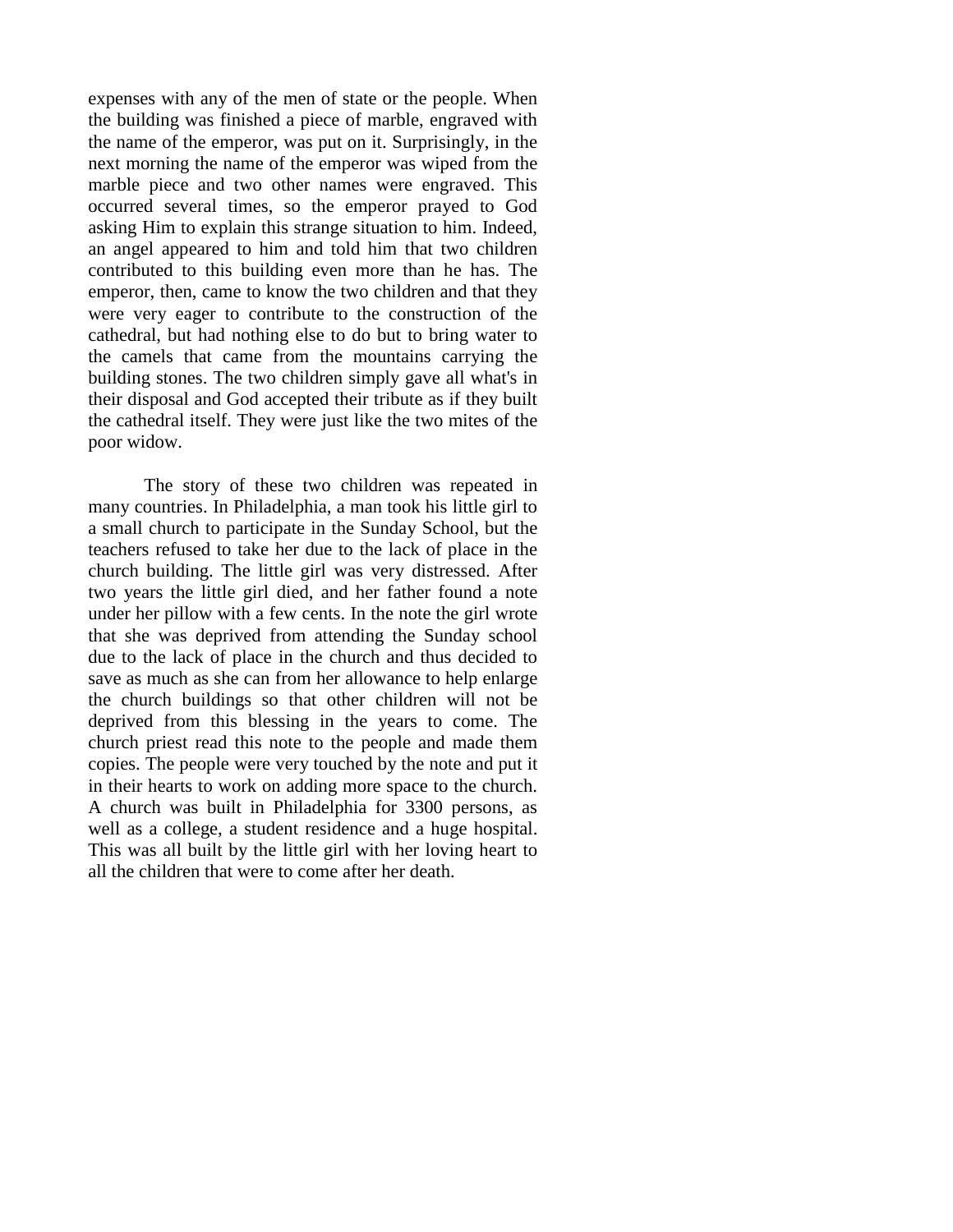The love presented by the poor widow was greater than her offerings, because love can do more than a perfect offering. That's why she beat the wealthy people with her little offering.

St.

Jacob of Serugh

#### *5. Giving breaks the Chains of the Soul:*

It was said that Abraham, the father of all fathers, was very wealthy [Genesis 13:2], but he was not a slave to his fortune. He owns it, but it does not own him. When his shepherds had an argument with those of his brother's son, Lot, he did not find it difficult to have divide the land between their shepherds and even him choose which part of the land that he would like [Genesis 13:8 etc]. Because he loved and appreciated his wife, Sarah, he asked her to serve the guests herself and not the servants [Genesis 18:6]. Despite his wealth, Abraham's continuous giving in every way possible reveals that his heart is free from the materialistic earthly things and is rather set off to the heavenlies.

If man buried his treasure in the ground, his heart would desire the materialistic earthly things, but if he kept his treasure in heaven, his heart will rise to heaven. If Christians wished to raise their hearts to heaven, they should keep what they hold dear up there, so that despite their living here on earth with their body, their hearts would reside with Jesus Christ. Just as the Head of the Church arose, it is proper for the Christian to raise his heart before Him.

### St. Augustine

In the city of Ottawa, the capital of Canada, a lady told me in the presence of her husband: "My son and I mock my husband and take all his money". The husband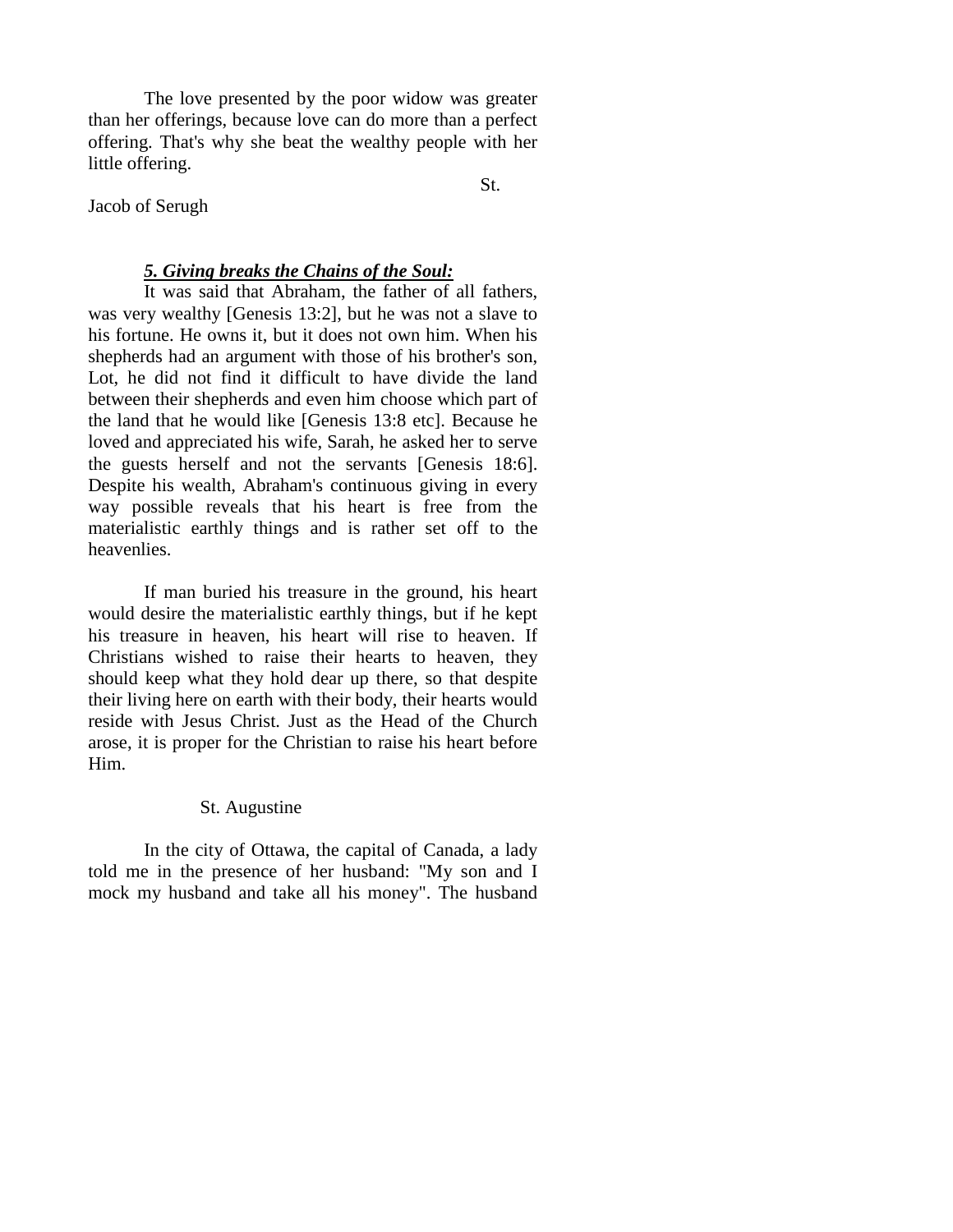laughed and said: "And I, father, mock my wife and son and give them all what I have!" This is a beautiful image of the soul that was set free, by giving, from all its chains and feels that giving is the source of its inner joy!

#### *6. The Flood of Giving brings Sweetness:*

It is said that the Dead Sea became dead and its water became extremely salty, because it does not have any flowing streams. It is also said that the water of a certain strand in middle Africa was very salty, but when some streams were dug, its water became sweet after several years due to the rain and the water flowing to the streams. Just like that avarice and greed give bitterness to the soul and giving grants sweetness to all the surrounding souls.

It was written on a gravestone: "Here lies (so and so), all what occupied him was to gain more wealth without saturation, and thus he died and we don't know where he is or how he is doing". Another one read: " Here lies (so and so) who used to give his strength to the weak, his money to the needy, his kindness to the weary and his heart to God".

# *7. Charity is sharing with the Crucified and members of the suffering body:*

As we behold our Lord, the Crucified Jesus Christ, inside us, and rather became His holy body, it is proper for us to enjoy His feelings, so we would share His pain as if it was our own and long to bear it for Him. This way we become like our Lord, Jesus Christ, who tolerated the gibe of the gibers and bore the load of the despised and detested; He cried with the crying, felt the weakness of the fallen and rejoiced with the delighted. These are the feelings of our Lord, Jesus, in you. If you let Him work through you by giving, which is a live love to the needy and deep inner kindness, He would reveal His work to you so you could taste Him and experience Him within you. Like that can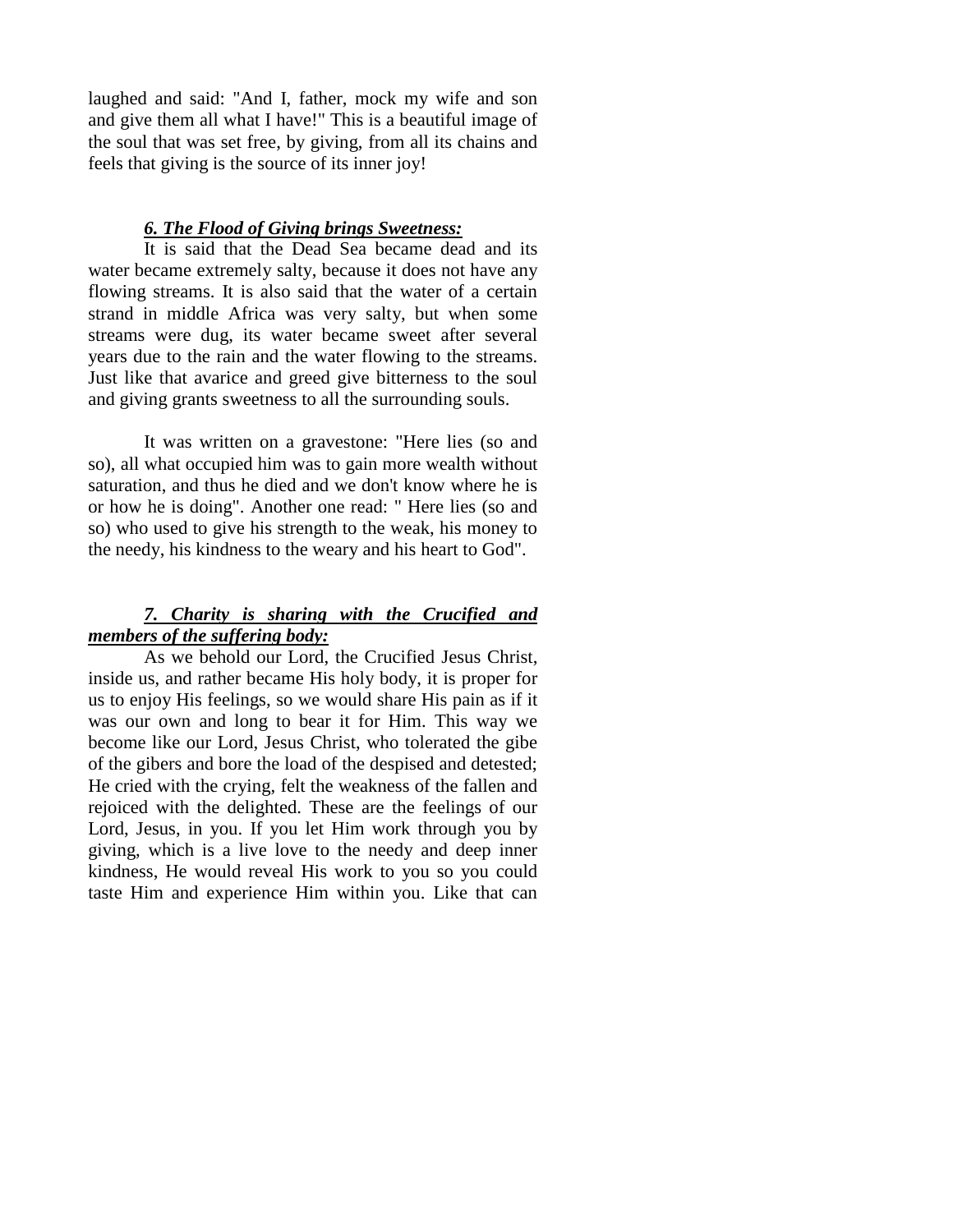charity rise from being mere materialistic giving to being a deep love connecting the members of Christ together.

He, who is bound to the cross, bears within him the feature of the Crucified, in whom God finds His joy, and in whom the believers find sweetness when they offer their lives for the sake of others, not because they have to or are forced to, but because it is a natural flow from within them.

## **It was said that there are three types of those who give:**

- The first type is like *granite*: it does not give unless it is hit with another piece of granite causing both to be smashed, giving a spark of burning fire.
- The second type is like a *sponge*: it does not give unless one squeezes and presses it.
- The third type is like a *tabloid of honey*: wherever you put it, it naturally pours with sweetness, just like a member of the body of the Crucified!

Our pain has reached the end of the inhabited world, as when one member suffers all the other members suffer too.

## St. Basil the Great

If one of your fingers got cut off, doesn't all your body parts frighten? Don't you hurry to the doctor to put your finger back in its place? Sure, you do. Then, your body would be in good shape, when all your body parts are in coherence with each other, then you consider yourself in good health.

As we bethink your continuous easement that you enjoy in Christ, we can also find easement with you, O beloved ones, even if we face more difficulties or fatigue. St. Augustine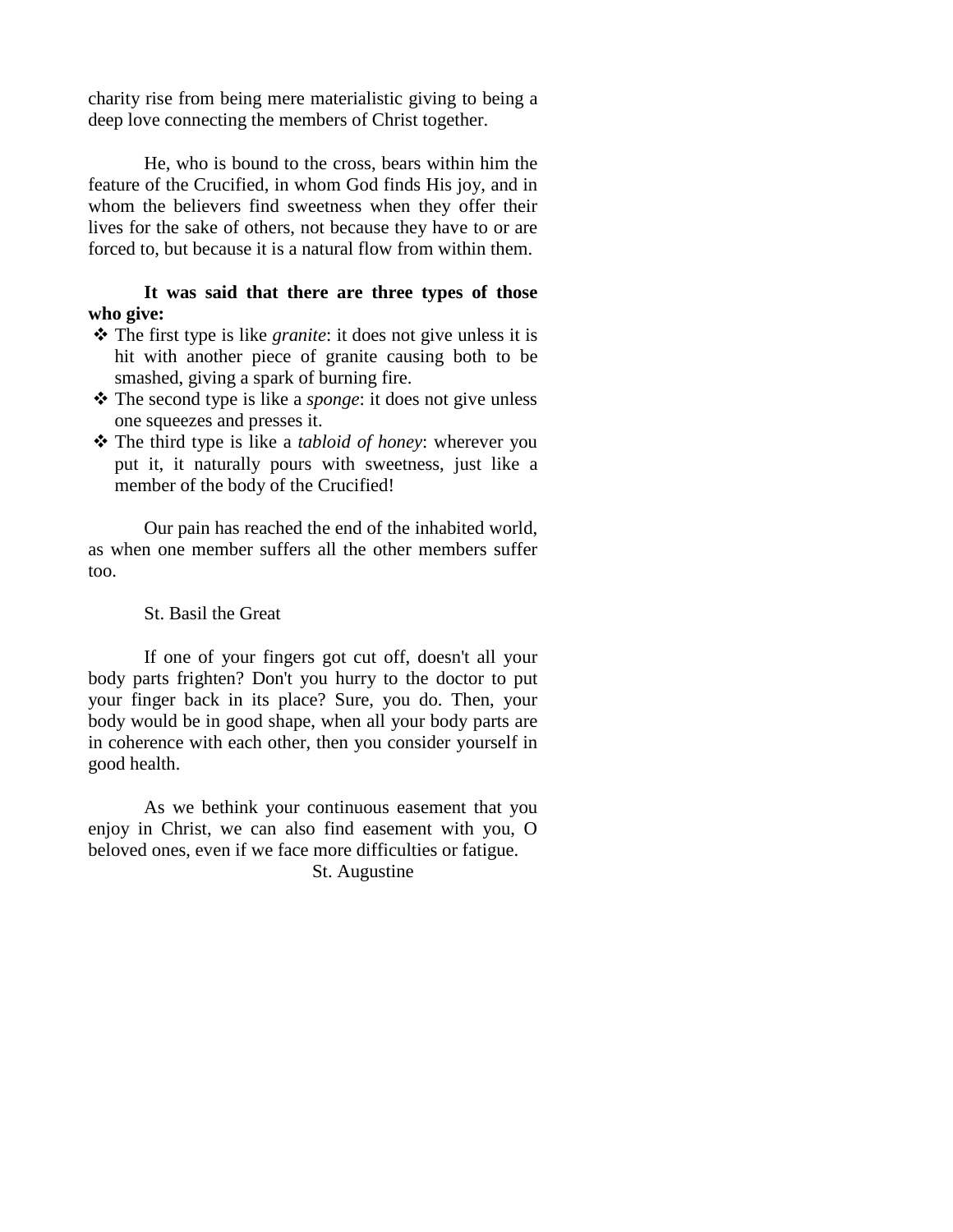## *8. Giving is a true sign of Repentance:*

Repenting sins truly corrects people, yet if it didn't involve acts of mercy, it is of no use. The righteousness is testified through John, who said to those who come unto him: *"O generation of vipers, who has warned you to flee from the wrath to come? Bring forth therefore fruits worthy of repentance..."* [Luke 3:7-9]; for he, who does not bring forth fruits worthy of repentance, should not think that he would find forgiveness. John, himself, specified these fruits, for, after what he said, the people asked him: "What should we do then?" and he replied: *"He that has two coats, let him impart to him that has none; and he that has meat, let him do likewise"* [Luke 3:10-11].

St.

#### Augustine

"By mercy and truth iniquity is purged" [Proverbs 16:6]. "Break off your sins by righteousness, and your iniquities by showing mercy to the poor" [Daniel 4:27]. "But rather give alms of such things as you have; and, behold, all things are clean unto you" [Luke 11:41].

#### *9. Why do you bear load beyond your abilities?*

The poor are mere carriers, who transport our belongings from earth to heaven, so give them the things you have and they will carry it for you to heaven.

St. Augustine

## *10. Giving and Feelings of a President!*

In the midst of the crowd one of the noble people glanced at a young man and noticed his puzzlement and confusion, so he went to him and started to soften him up till the boy finally said: "My father is dead, and he didn't leave us anything behind; and my mother works and can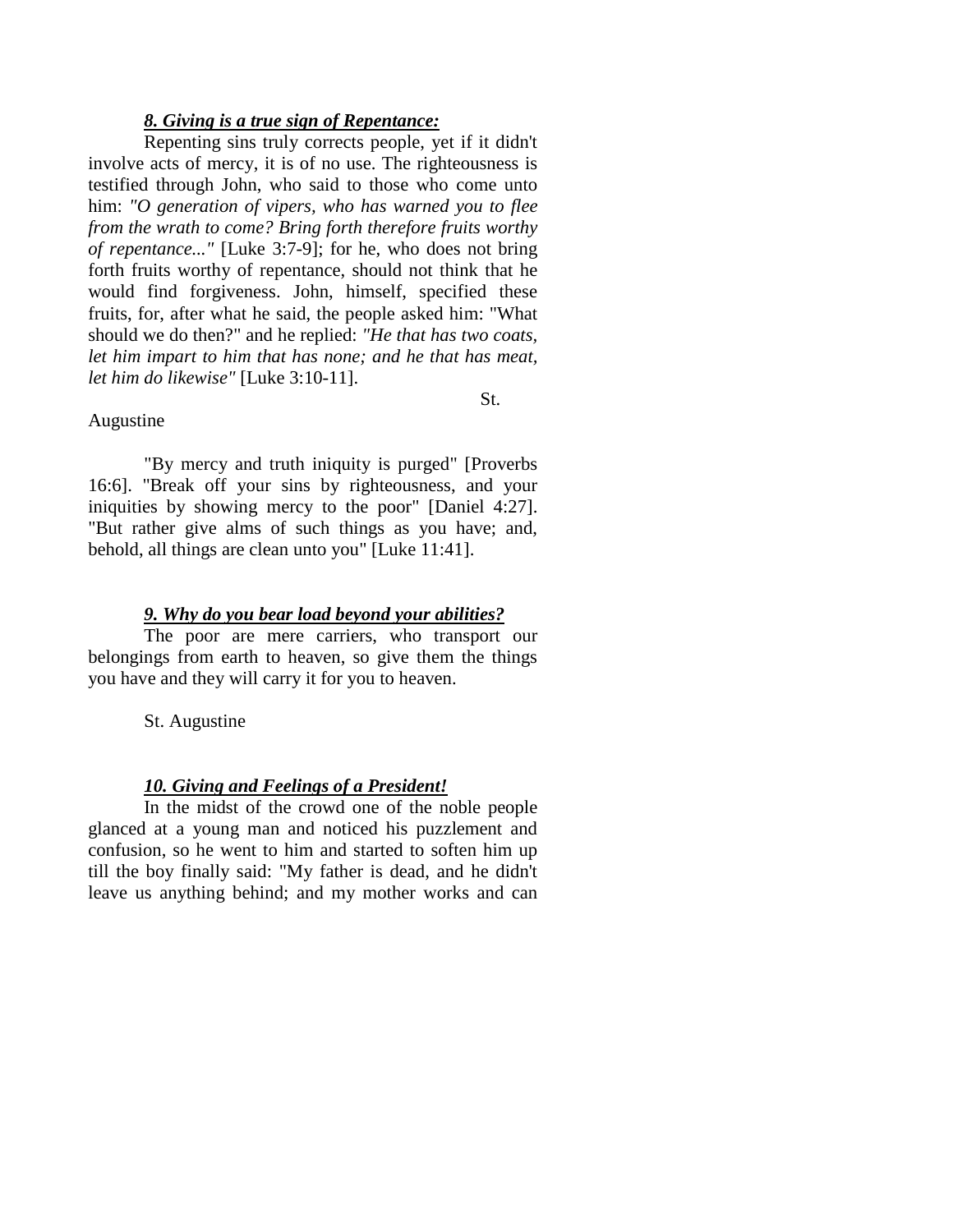barely afford our necessities, but now she is sick in bed and I have no food nor medicine to give her". The man went into a store and bought food and asked that it be delivered to the boy's residence. Then, the man went with the boy to his home, and when he spoke to the sick lady, his heart softened and he apologized to her saying: "I am not the doctor specialized in your disease, but I will write you a piece of paper with a prescription that would help you". He wrote her the note and left. When the lady looked at the piece of paper, she found out it was a check of a huge amount, but she was especially surprised to find out that the man signed the check "George Washington", the president of the United States!

#### *11. Our Christ and the Commandment of Giving:*

The commandment of practical love and giving is as old as man himself; God has engraved it in the human conscience; it had first place in the natural Law and the Law of Moses assured it; while Jesus Christ said: *"And the second is like, namely this: you shall love your neighbor as yourself. There is none other commandment greater than these"* [Mark 12:31]. Thus, we wonder: why did Jesus say in His farewell speech: *"A new commandment I give unto you, that you love one another; as I have loved you, that you also love one another"* [John 13:34]? And why does John the Apostle call it once an old commandment and another time a new one [Epistle of John 1 2:7-8]?

The Word of God, who commended giving since the creation of man, descended to us incarnated to reveal new concepts and new dimensions to us and to give us new capabilities. On the cross, He enlightened our hearts to behold a unique kind of giving, by which the Creator exerts Himself to man, His beloved, to give us Himself and to unite us with Him, so we can share with Him the exerted love bid to everyone, even our resistors. As for the dimensions, Jesus Christ, the source of love, giving, joy and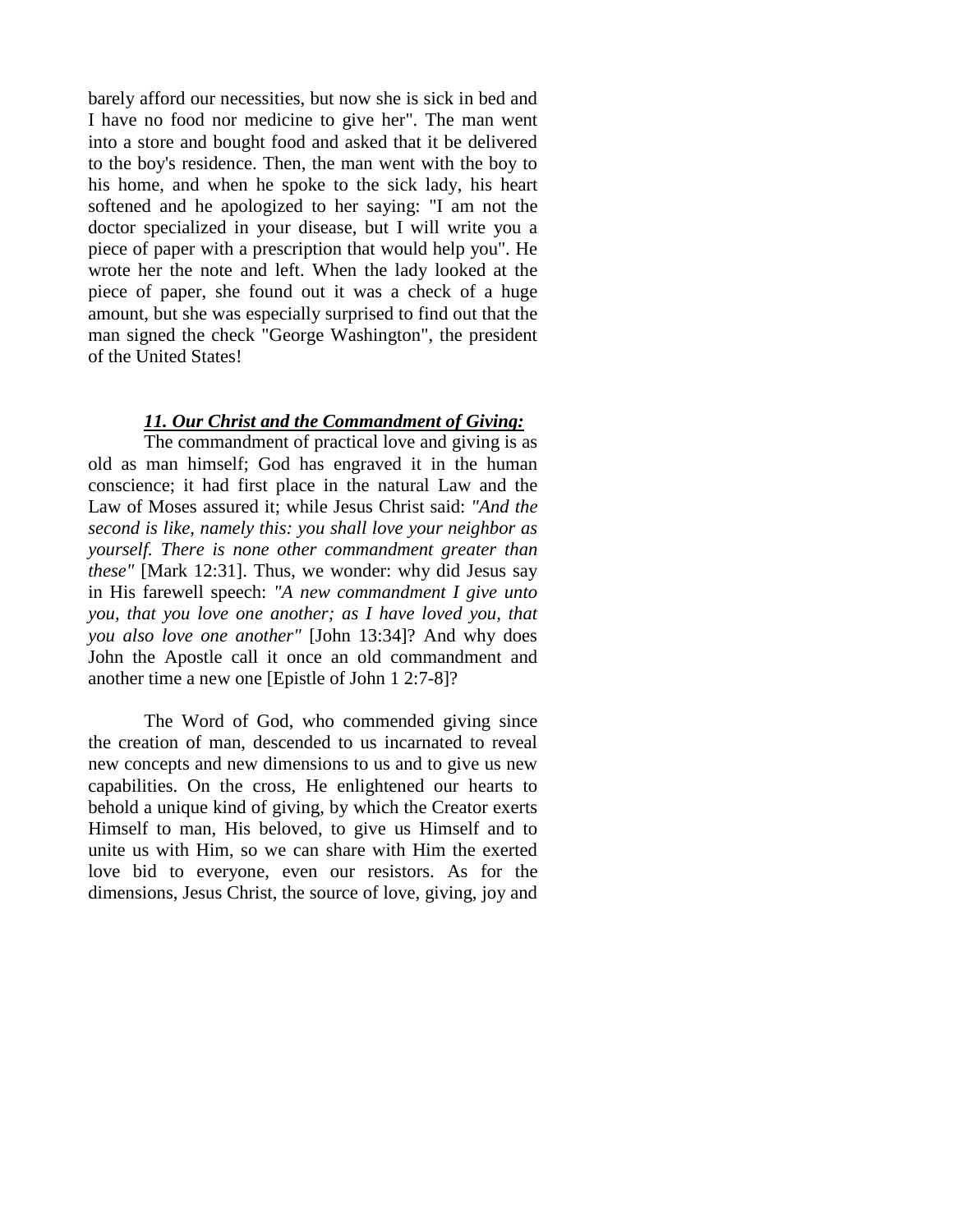peace, dwelled inside us so as to broaden our heart to embrace –if possible- all humanity; and through Him our heart can be sanctified to become His holy kingdom.

Our Christ offered Himself to us as the Doctor, the Cure, the Vinedresser, the Intercessor, the Good Shepherd, the Teacher, the Right itself, and the Eternal Joy; He did not leave us in need of anything. The more we draw closer to Him, the more our sights enlighten so we could see His never-ending gifts! As we become members of His body, we would find joy in giving like He, the Wondrous Divine Giver, does. Thus, the believer would become a light to the world and a peacemaker, just like the promise of Jesus Christ, as he presents Christ, who dwells in him, as a Savior, a Redeemer, a Righteous, and Holy to all who he meets.

Jesus presents His features to us through His cross, for we are *"no more strangers and foreigners, but fellow citizens of the household of God"* [Ephesians 2:19], who have the right to share His eternal glory. This wondrous divine gift lightens our hearts to give, so that –if possibleall humanity can enjoy membership in this divine family with us along with all its magnificent glory.

## *12. Giving opens the Gates to Heaven:*

Once a rich man tried to mock his friend, who used to give to the poor, saying: "On the day you die, I will write you an obituary saying: and He died as a beggar". His friend smiled and said: "Continue the phrase: and the angels carried him into the embrace of Abraham" [Luke 16:22].

We gain the contentment of the angels and all the saints by giving to the poor.

St. Amrosious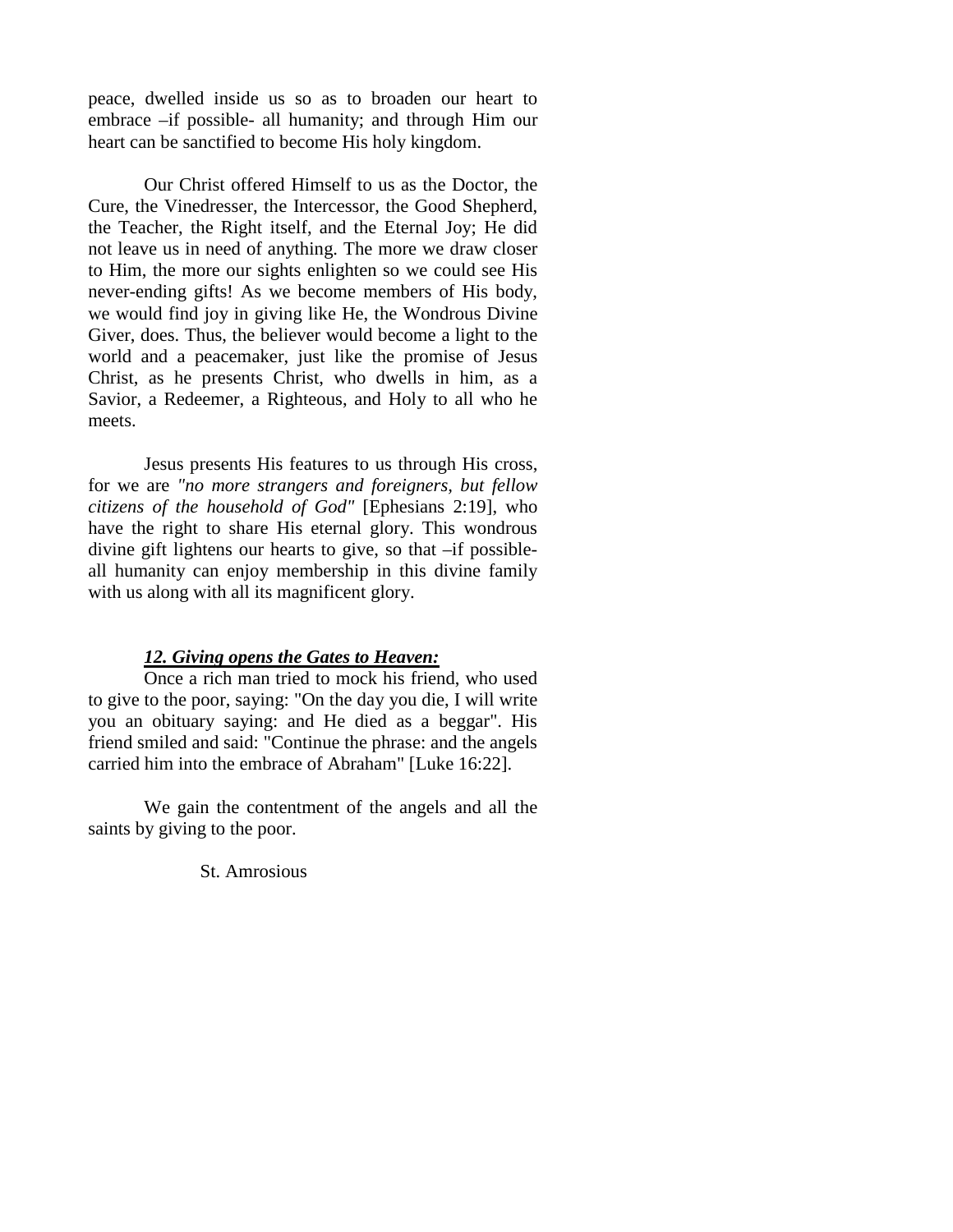The doors of God are open at all time to the requests of he, who spares a fellow human.

## St. John Saba

If you want your prayers to fly to heaven, give them two wings: Fasting and Charity.

## St. Augustine

One of my beloved in California once told me: "Do you remember when I started out my life here in California 20 years ago and how much I was struggling with all I had; and now God gave me more than what I asked for and beyond what I need? Do you know why He gave me all this richness? Well, several years ago I kneeled before Him and vowed to give generously to the poor; and ever since, the gates of heaven were opened before me and He gave me beyond my needs. I used to kneel before Him and cry: Enough! Enough! I'm afraid that all these blessings would captivate and destroy my soul; but the more I cry to Him, the more He opened His doors before me and enriched me."

## *The Heavens revealed Food:*

Once Father Michael Abraham found someone knocking on his door asking for help due to an emergency that he encountered, so he gave him some money that were rolled up together on the table without even looking at them. On his way out, his wife asked him about the money and he told her: "God sent someone to take them". She said: "But that was all what we had for the rest of the month"; and he answered her: "God will send us food". His wife became a little angry and said: "Father, go to the church and do the mass service"! After the service he bumped into someone, who said: "(so and so) gave me this sum of money before he died and asked me to give it to you, because he had borrowed it from you; and it was 20 pounds".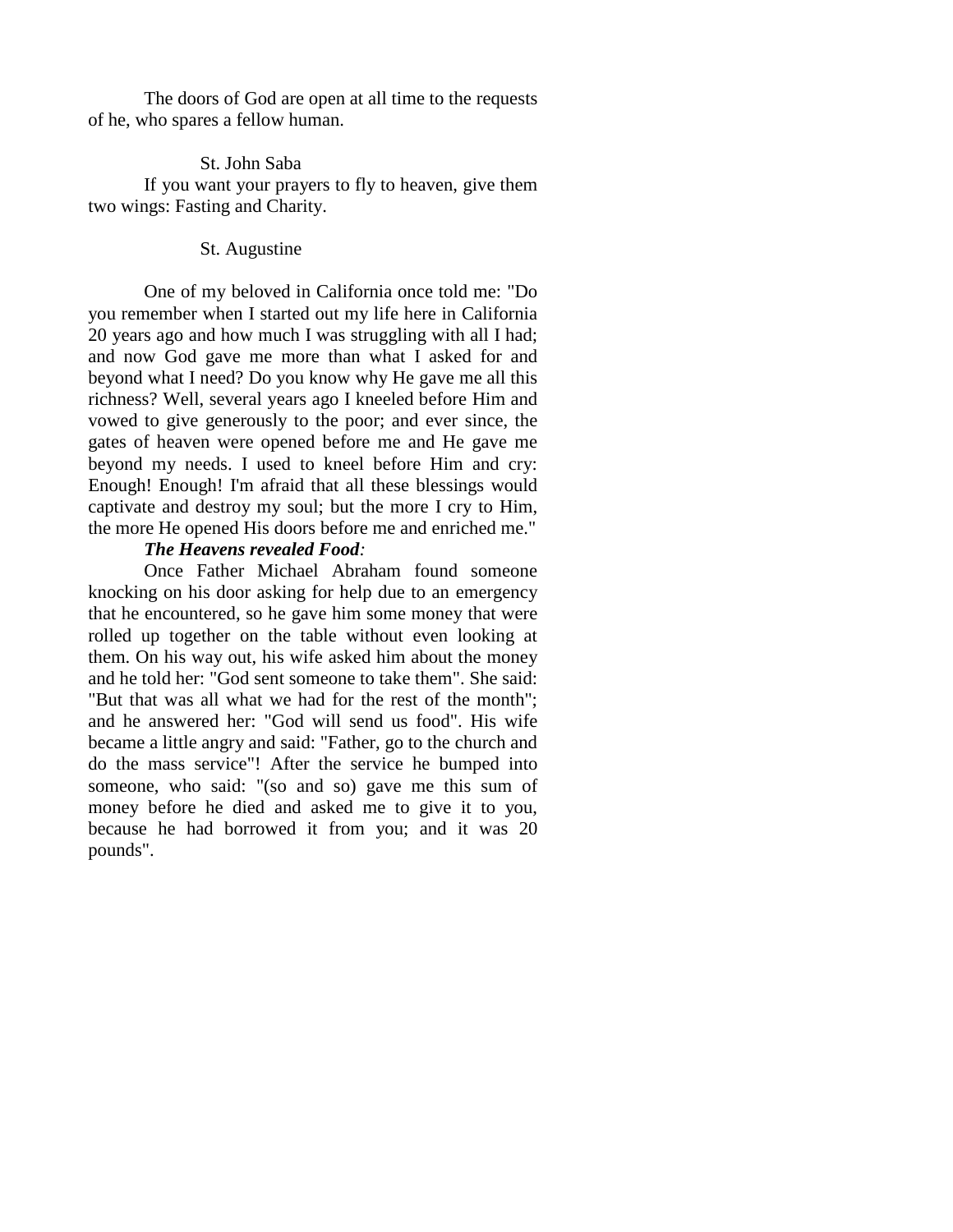## *13. Let's go beyond commitment to pay out Tithes:*

A Christian once met a Jewish in England and asked him: "Do you actually give God a million pounds every year as you win 10 million?" and the Jewish man told him: "If I only pay out the million pounds, I wouldn't be giving anything at all, for this commitment is necessary; it is what I pay out beyond this million that is really a love offering from my heart to God!"

It is your duty to clothe Christ through the poor, visit Him through the sick, feed Him through the hungry, and give Him shelter through the homeless, especially through the believers among them. You should support the virgins and care for God's servants, who are poor and live an angelic life praising God on earth.

St. Jerome

O, what a great prize to those, who feed Christ when He is hungry; and what a horrible crime to despise Him!

St. Augustine

If you come across a poor person, don't send him off empty handed, rather give him from the blessings that God gave you; and know this, that everything you have is not yours, so give it for the sake of God.

St. Isaiah

## *14. Desolation without Love:*

Father Simon once asked the desolated St. Mar Isak The Sorian: Why do the desolated abandon mercy even though the Lord has commanded it as the road to perfection? The saint answered him that a desolated person without acts of mercy is not desolated; for his isolation and tranquility do not mean that his heart has hardened, rather